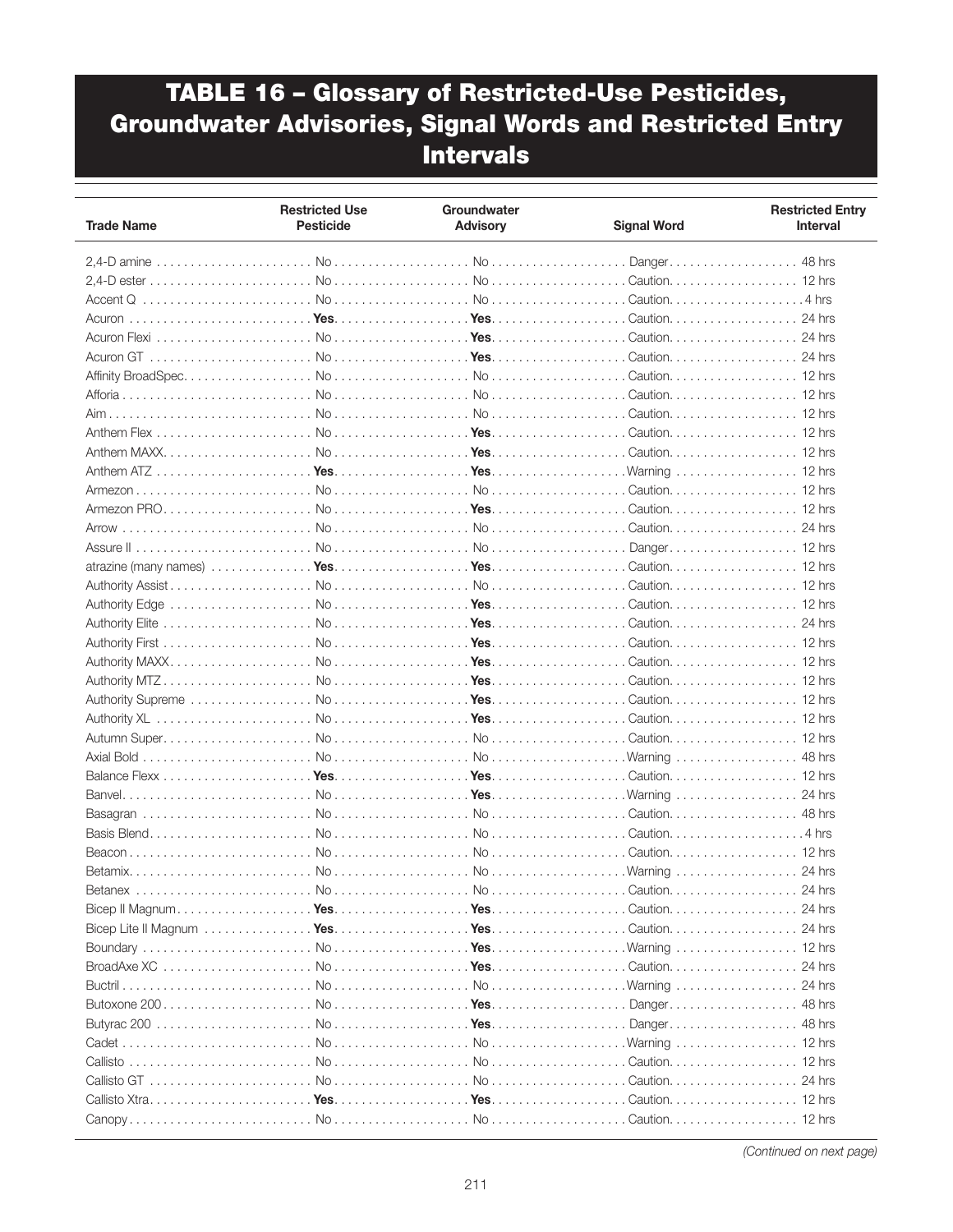| <b>Trade Name</b>                                                                                                                                                                                       | <b>Restricted Use</b><br><b>Pesticide</b> | Groundwater<br><b>Advisory</b> | <b>Signal Word</b> | <b>Restricted Entry</b><br>Interval |
|---------------------------------------------------------------------------------------------------------------------------------------------------------------------------------------------------------|-------------------------------------------|--------------------------------|--------------------|-------------------------------------|
|                                                                                                                                                                                                         |                                           |                                |                    |                                     |
|                                                                                                                                                                                                         |                                           |                                |                    |                                     |
| Chateau $EZ$ , $\ldots$ , $\ldots$ , $\ldots$ , $\ldots$ , $\ldots$ , $\ldots$ , $\ldots$ , $\ldots$ , $\ldots$ , $\ldots$ , $\ldots$ , $\ldots$ , $\ldots$ , $\ldots$ , $\ldots$ , $\ldots$ , $\ldots$ |                                           |                                | Caution            | $12$ hrs                            |
|                                                                                                                                                                                                         |                                           |                                |                    |                                     |
|                                                                                                                                                                                                         |                                           |                                |                    |                                     |
|                                                                                                                                                                                                         |                                           |                                |                    |                                     |
|                                                                                                                                                                                                         |                                           |                                |                    |                                     |
|                                                                                                                                                                                                         |                                           |                                |                    |                                     |
|                                                                                                                                                                                                         |                                           |                                |                    |                                     |
|                                                                                                                                                                                                         |                                           |                                |                    |                                     |
|                                                                                                                                                                                                         |                                           |                                |                    |                                     |
|                                                                                                                                                                                                         |                                           |                                |                    |                                     |
|                                                                                                                                                                                                         |                                           |                                |                    |                                     |
|                                                                                                                                                                                                         |                                           |                                |                    |                                     |
|                                                                                                                                                                                                         |                                           |                                |                    |                                     |
|                                                                                                                                                                                                         |                                           |                                |                    | Caution. 12 hrs                     |
|                                                                                                                                                                                                         |                                           |                                |                    |                                     |
|                                                                                                                                                                                                         |                                           |                                |                    |                                     |
|                                                                                                                                                                                                         |                                           |                                |                    |                                     |
|                                                                                                                                                                                                         |                                           |                                |                    |                                     |
|                                                                                                                                                                                                         |                                           |                                |                    |                                     |
|                                                                                                                                                                                                         |                                           |                                |                    |                                     |
|                                                                                                                                                                                                         |                                           |                                | Caution            | $24$ hrs                            |
|                                                                                                                                                                                                         |                                           |                                |                    |                                     |
|                                                                                                                                                                                                         |                                           |                                |                    | 24 hrs                              |
|                                                                                                                                                                                                         |                                           |                                |                    | 24 hrs                              |
|                                                                                                                                                                                                         |                                           |                                | Caution.           | $12$ hrs                            |
|                                                                                                                                                                                                         |                                           |                                | . Caution.         | 24 hrs                              |
|                                                                                                                                                                                                         |                                           |                                |                    | 48 hrs                              |
|                                                                                                                                                                                                         |                                           |                                |                    | 48 hrs                              |
|                                                                                                                                                                                                         |                                           |                                |                    |                                     |
|                                                                                                                                                                                                         |                                           |                                |                    |                                     |
|                                                                                                                                                                                                         |                                           |                                |                    |                                     |
|                                                                                                                                                                                                         |                                           |                                |                    |                                     |
| Extreme                                                                                                                                                                                                 | No                                        | . <b>Yes</b>                   | Warning            | 48 hrs                              |
|                                                                                                                                                                                                         |                                           |                                |                    |                                     |
|                                                                                                                                                                                                         |                                           |                                |                    |                                     |
|                                                                                                                                                                                                         |                                           |                                |                    |                                     |
|                                                                                                                                                                                                         |                                           |                                |                    |                                     |
|                                                                                                                                                                                                         |                                           |                                |                    |                                     |
|                                                                                                                                                                                                         |                                           |                                |                    |                                     |
|                                                                                                                                                                                                         |                                           |                                |                    |                                     |
|                                                                                                                                                                                                         |                                           |                                |                    |                                     |
|                                                                                                                                                                                                         |                                           |                                |                    |                                     |
|                                                                                                                                                                                                         |                                           |                                |                    |                                     |
|                                                                                                                                                                                                         |                                           |                                |                    |                                     |
|                                                                                                                                                                                                         |                                           |                                |                    |                                     |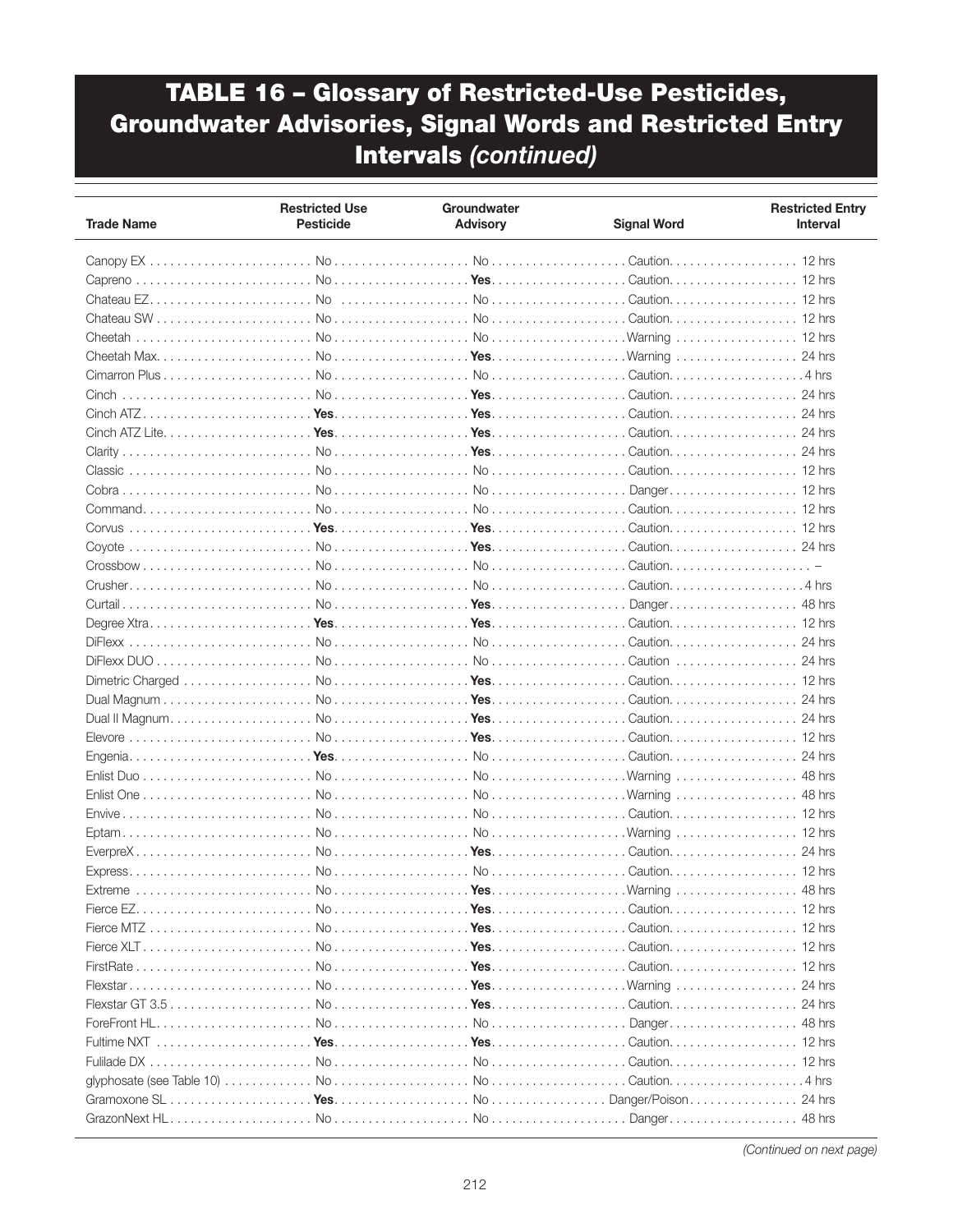| <b>Trade Name</b>                                                                                                                                                                                                                                                                                                                                                                                                           | <b>Restricted Use</b><br><b>Pesticide</b> | Groundwater<br><b>Advisory</b> | <b>Signal Word</b> | <b>Restricted Entry</b><br><b>Interval</b> |
|-----------------------------------------------------------------------------------------------------------------------------------------------------------------------------------------------------------------------------------------------------------------------------------------------------------------------------------------------------------------------------------------------------------------------------|-------------------------------------------|--------------------------------|--------------------|--------------------------------------------|
|                                                                                                                                                                                                                                                                                                                                                                                                                             |                                           |                                |                    |                                            |
|                                                                                                                                                                                                                                                                                                                                                                                                                             |                                           |                                |                    |                                            |
|                                                                                                                                                                                                                                                                                                                                                                                                                             |                                           |                                |                    |                                            |
|                                                                                                                                                                                                                                                                                                                                                                                                                             |                                           |                                |                    |                                            |
|                                                                                                                                                                                                                                                                                                                                                                                                                             |                                           |                                |                    |                                            |
|                                                                                                                                                                                                                                                                                                                                                                                                                             |                                           |                                |                    |                                            |
|                                                                                                                                                                                                                                                                                                                                                                                                                             |                                           |                                |                    |                                            |
|                                                                                                                                                                                                                                                                                                                                                                                                                             |                                           |                                |                    |                                            |
|                                                                                                                                                                                                                                                                                                                                                                                                                             |                                           |                                |                    |                                            |
|                                                                                                                                                                                                                                                                                                                                                                                                                             |                                           |                                |                    |                                            |
|                                                                                                                                                                                                                                                                                                                                                                                                                             |                                           |                                |                    |                                            |
| $Image (Z_1, \ldots, Z_n, \ldots, Z_n, \ldots, Z_n, \ldots, Z_n, \ldots, Z_n, \ldots, Z_n, \ldots, Z_n, \ldots, Z_n, \ldots, Z_n, \ldots, Z_n, \ldots, Z_n, \ldots, Z_n, \ldots, Z_n, \ldots, Z_n, \ldots, Z_n, \ldots, Z_n, \ldots, Z_n, \ldots, Z_n, \ldots, Z_n, \ldots, Z_n, \ldots, Z_n, \ldots, Z_n, \ldots, Z_n, \ldots, Z_n, \ldots, Z_n, \ldots, Z_n, \ldots, Z_n, \ldots, Z_n, \ldots, Z_n, \ldots, Z_n, \ldots,$ |                                           |                                |                    |                                            |
|                                                                                                                                                                                                                                                                                                                                                                                                                             |                                           |                                |                    |                                            |
|                                                                                                                                                                                                                                                                                                                                                                                                                             |                                           |                                |                    |                                            |
|                                                                                                                                                                                                                                                                                                                                                                                                                             |                                           |                                |                    |                                            |
|                                                                                                                                                                                                                                                                                                                                                                                                                             |                                           |                                |                    |                                            |
|                                                                                                                                                                                                                                                                                                                                                                                                                             |                                           |                                |                    |                                            |
|                                                                                                                                                                                                                                                                                                                                                                                                                             |                                           |                                |                    |                                            |
|                                                                                                                                                                                                                                                                                                                                                                                                                             |                                           |                                |                    |                                            |
|                                                                                                                                                                                                                                                                                                                                                                                                                             |                                           |                                |                    |                                            |
|                                                                                                                                                                                                                                                                                                                                                                                                                             |                                           |                                |                    |                                            |
|                                                                                                                                                                                                                                                                                                                                                                                                                             |                                           |                                |                    |                                            |
|                                                                                                                                                                                                                                                                                                                                                                                                                             |                                           |                                |                    |                                            |
|                                                                                                                                                                                                                                                                                                                                                                                                                             |                                           |                                |                    |                                            |
|                                                                                                                                                                                                                                                                                                                                                                                                                             |                                           |                                |                    | 24 hrs                                     |
|                                                                                                                                                                                                                                                                                                                                                                                                                             |                                           |                                |                    |                                            |
|                                                                                                                                                                                                                                                                                                                                                                                                                             |                                           |                                |                    | 48 hrs                                     |
|                                                                                                                                                                                                                                                                                                                                                                                                                             |                                           |                                |                    |                                            |
|                                                                                                                                                                                                                                                                                                                                                                                                                             |                                           |                                |                    | 48 hrs                                     |
|                                                                                                                                                                                                                                                                                                                                                                                                                             |                                           |                                |                    | 24 hrs                                     |
|                                                                                                                                                                                                                                                                                                                                                                                                                             |                                           |                                |                    | 24 hrs                                     |
|                                                                                                                                                                                                                                                                                                                                                                                                                             |                                           |                                |                    | 24 hrs                                     |
|                                                                                                                                                                                                                                                                                                                                                                                                                             |                                           |                                |                    |                                            |
|                                                                                                                                                                                                                                                                                                                                                                                                                             |                                           |                                |                    |                                            |
|                                                                                                                                                                                                                                                                                                                                                                                                                             |                                           |                                |                    | 24 hrs                                     |
| Nortron                                                                                                                                                                                                                                                                                                                                                                                                                     | N <sub>0</sub>                            | $N_{\Omega}$                   | Caution.           | $12$ hrs                                   |
|                                                                                                                                                                                                                                                                                                                                                                                                                             |                                           |                                |                    |                                            |
|                                                                                                                                                                                                                                                                                                                                                                                                                             |                                           |                                |                    |                                            |
|                                                                                                                                                                                                                                                                                                                                                                                                                             |                                           |                                |                    |                                            |
|                                                                                                                                                                                                                                                                                                                                                                                                                             |                                           |                                |                    |                                            |
|                                                                                                                                                                                                                                                                                                                                                                                                                             |                                           |                                |                    |                                            |
|                                                                                                                                                                                                                                                                                                                                                                                                                             |                                           |                                |                    |                                            |
|                                                                                                                                                                                                                                                                                                                                                                                                                             |                                           |                                |                    |                                            |
|                                                                                                                                                                                                                                                                                                                                                                                                                             |                                           |                                |                    |                                            |
|                                                                                                                                                                                                                                                                                                                                                                                                                             |                                           |                                |                    |                                            |
|                                                                                                                                                                                                                                                                                                                                                                                                                             |                                           |                                |                    |                                            |
|                                                                                                                                                                                                                                                                                                                                                                                                                             |                                           |                                |                    |                                            |
|                                                                                                                                                                                                                                                                                                                                                                                                                             |                                           |                                |                    |                                            |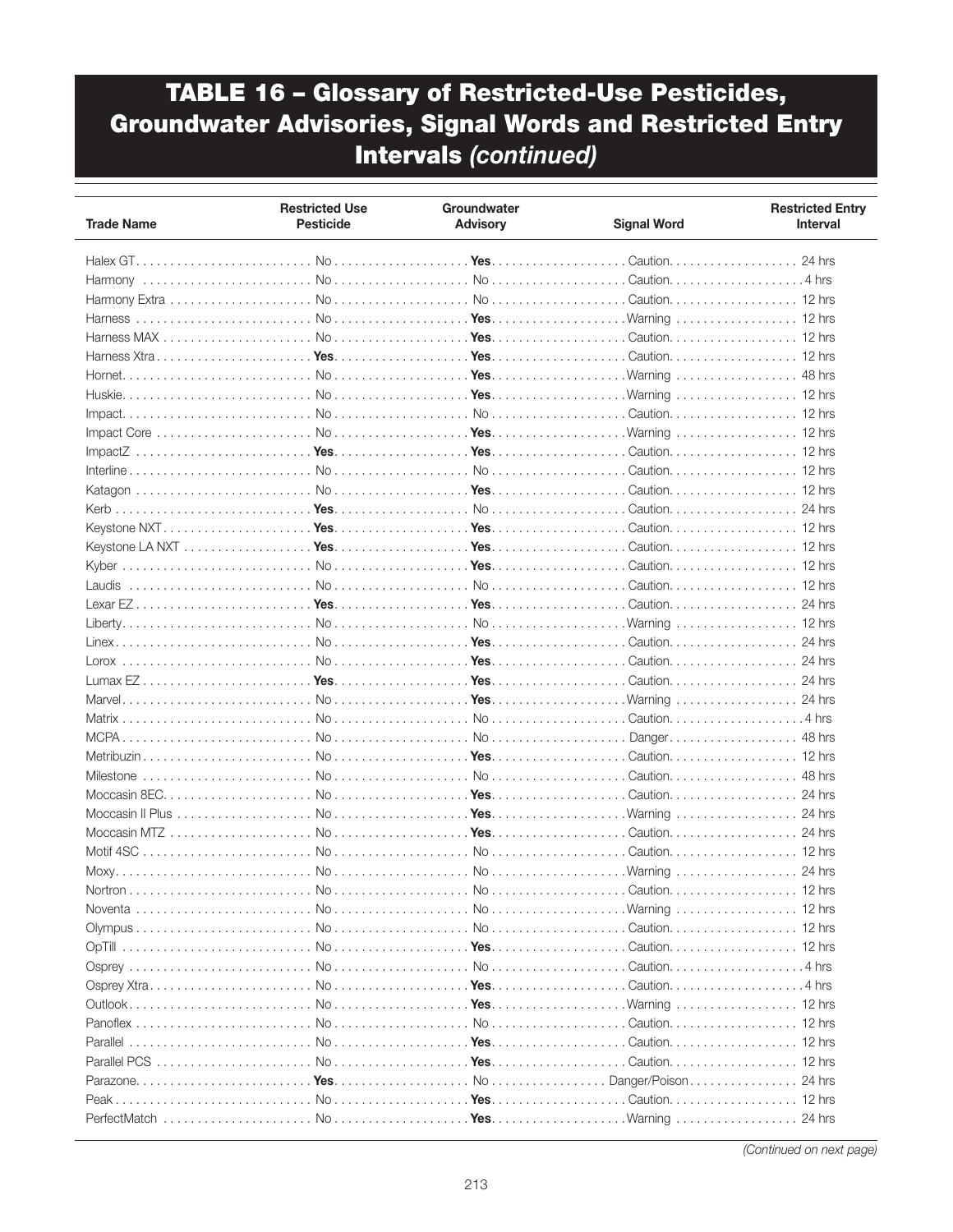| Caution. 12 hrs<br>12 hrs<br>24 hrs<br>48 hrs<br>24 hrs<br>24 hrs<br>24 hrs<br>12 hrs<br>24 hrs<br>Yes<br>Shutdown<br>N <sub>0</sub><br>Caution<br>$12$ hrs | <b>Trade Name</b> | <b>Restricted Use</b><br><b>Pesticide</b> | Groundwater<br><b>Advisory</b> | <b>Signal Word</b> | <b>Restricted Entry</b><br><b>Interval</b> |
|-------------------------------------------------------------------------------------------------------------------------------------------------------------|-------------------|-------------------------------------------|--------------------------------|--------------------|--------------------------------------------|
|                                                                                                                                                             |                   |                                           |                                |                    |                                            |
|                                                                                                                                                             |                   |                                           |                                |                    |                                            |
|                                                                                                                                                             |                   |                                           |                                |                    |                                            |
|                                                                                                                                                             |                   |                                           |                                |                    |                                            |
|                                                                                                                                                             |                   |                                           |                                |                    |                                            |
|                                                                                                                                                             |                   |                                           |                                |                    |                                            |
|                                                                                                                                                             |                   |                                           |                                |                    |                                            |
|                                                                                                                                                             |                   |                                           |                                |                    |                                            |
|                                                                                                                                                             |                   |                                           |                                |                    |                                            |
|                                                                                                                                                             |                   |                                           |                                |                    |                                            |
|                                                                                                                                                             |                   |                                           |                                |                    |                                            |
|                                                                                                                                                             |                   |                                           |                                |                    |                                            |
|                                                                                                                                                             |                   |                                           |                                |                    |                                            |
|                                                                                                                                                             |                   |                                           |                                |                    |                                            |
|                                                                                                                                                             |                   |                                           |                                |                    |                                            |
|                                                                                                                                                             |                   |                                           |                                |                    |                                            |
|                                                                                                                                                             |                   |                                           |                                |                    |                                            |
|                                                                                                                                                             |                   |                                           |                                |                    |                                            |
|                                                                                                                                                             |                   |                                           |                                |                    |                                            |
|                                                                                                                                                             |                   |                                           |                                |                    |                                            |
|                                                                                                                                                             |                   |                                           |                                |                    |                                            |
|                                                                                                                                                             |                   |                                           |                                |                    |                                            |
|                                                                                                                                                             |                   |                                           |                                |                    |                                            |
|                                                                                                                                                             |                   |                                           |                                |                    |                                            |
|                                                                                                                                                             |                   |                                           |                                |                    |                                            |
|                                                                                                                                                             |                   |                                           |                                |                    |                                            |
|                                                                                                                                                             |                   |                                           |                                |                    |                                            |
|                                                                                                                                                             |                   |                                           |                                |                    |                                            |
|                                                                                                                                                             |                   |                                           |                                |                    |                                            |
|                                                                                                                                                             |                   |                                           |                                |                    |                                            |
|                                                                                                                                                             |                   |                                           |                                |                    |                                            |
|                                                                                                                                                             |                   |                                           |                                |                    |                                            |
|                                                                                                                                                             |                   |                                           |                                |                    |                                            |
|                                                                                                                                                             |                   |                                           |                                |                    |                                            |
|                                                                                                                                                             |                   |                                           |                                |                    |                                            |
|                                                                                                                                                             |                   |                                           |                                |                    |                                            |
|                                                                                                                                                             |                   |                                           |                                |                    |                                            |
|                                                                                                                                                             |                   |                                           |                                |                    |                                            |
|                                                                                                                                                             |                   |                                           |                                |                    |                                            |
|                                                                                                                                                             |                   |                                           |                                |                    |                                            |
|                                                                                                                                                             |                   |                                           |                                |                    |                                            |
|                                                                                                                                                             |                   |                                           |                                |                    |                                            |
|                                                                                                                                                             |                   |                                           |                                |                    |                                            |
|                                                                                                                                                             |                   |                                           |                                |                    |                                            |
|                                                                                                                                                             |                   |                                           |                                |                    |                                            |
|                                                                                                                                                             |                   |                                           |                                |                    |                                            |
|                                                                                                                                                             |                   |                                           |                                |                    |                                            |